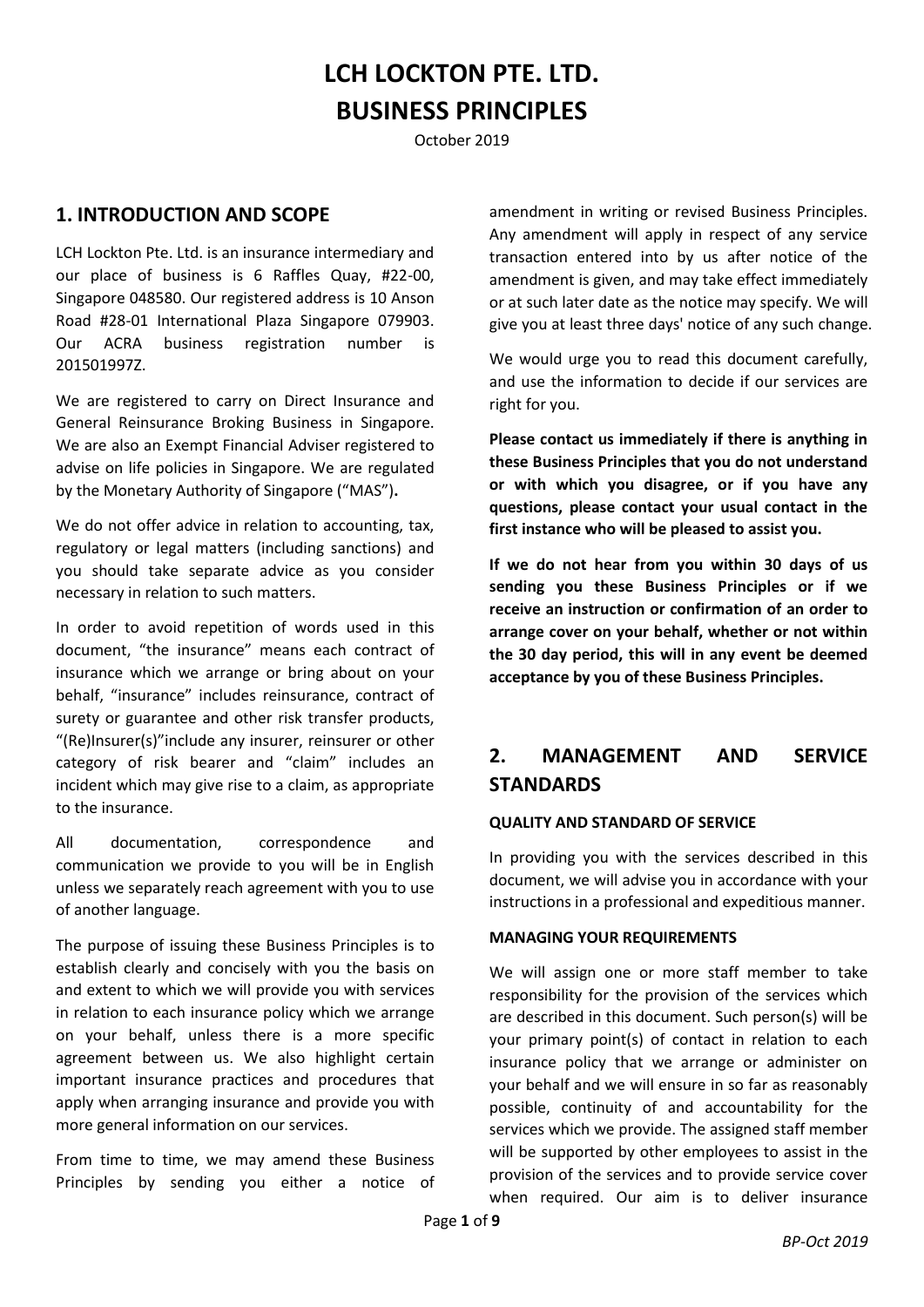solutions that satisfy your requirements effectively and efficiently.

## **3. PLACING SERVICES**

### **ESTABLISHING YOUR DEMANDS AND NEEDS**

In good time before negotiations with the (Re)Insurer(s) commence, we wish to establish a proper understanding of your insurance requirements. We will assist where necessary in the gathering and collation of material risk information and in its preparation for submission to the (Re)Insurer(s) who we consider to be appropriate. In that regard, we would draw your attention to the sections of this document entitled **4. Duty of Disclosure** and **5. Selection and Solvency of (Re)Insurer(s)**.

### **QUOTING AND PLACING**

We will discuss with you your insurance requirements, including the scope of cover, limits and cost. We will keep you informed of our progress and answer any questions you may have on the coverage, conditions and exclusions.

We will provide you with information about the insurance cover and advise you of the terms indicated by the (Re)Insurer(s) in such a manner as to enable you to make an informed decision on which insurance, if any, to purchase.

We will take diligent and timely steps to implement your instructions and, subject to available insurance market, place all the required insurance before its intended date of inception, renewal or extension, confirming to you prior to such date the coverage that is in place. If we are unable to fulfil your instructions we will bring this promptly to your attention. We will not however be responsible for the consequences of late instructions.

We will advise you by facsimile, letter, e-mail or other agreed means of communication, of the completion of the insurance arrangement(s). We will then arrange for appropriate documentation to be forwarded to you, which will provide you with formal confirmation or evidence of the insurance and the amount of premiums payable in respect thereof.

You are responsible for reviewing all documentation we send you to ensure that it is in accordance with your instructions. If you have any questions about your coverage, limits or other terms and conditions, or are otherwise concerned that we have not correctly implemented your instructions, please contact us immediately. Depending on the insurance arrangements, documentation which we may provide include the following:

- An Evidence of Cover (which may be in one of the following four forms: a full copy of the slip, a cover note, a policy or a certificate) will provide details of the full terms of the insurance and identifies the (Re)Insurer(s) with whom your insurance has been placed. You should check the Evidence of Cover and satisfy yourself that it is entirely in accordance with your understanding and instructions. Any variance should be advised to us immediately and any correspondence should quote the evidence of cover reference.
- A Premium Debit Note/Invoice will indicate the gross premium charged by the (Re)Insurer(s) for the insurance plus applicable taxes, any deductions allowed for you and the net amount of premium payable to us.

### **PREMIUM PAYMENT**

In order for us to meet a (Re)Insurer's premium payment terms in accordance to industry guidelines and regulations, premiums must be settled to us by the payment date(s) specified in our debit note. In certain circumstances, (Re)Insurer(s) will stipulate special premium payment terms which, if not met, may affect the validity of the insurance contract. We will advise you when these circumstances arise. Failure to meet premium payment terms on time may give (Re)Insurer(s) the right to effect a notice of cancellation or immediately trigger cancellation of the insurance contract. We are not under any obligation to settle the premium by the payment date(s) to (Re)Insurer(s) on your behalf until we have received cleared funds from you by the relevant due date.

### **MID-TERM CHANGES TO YOUR POLICY/CHANGE IN CIRCUMSTANCES**

If there are any changes in your circumstances that may affect cover provided under your insurance contract and/or the services provided by us, please advise immediately. If as a result of the change in circumstances, changes are required to your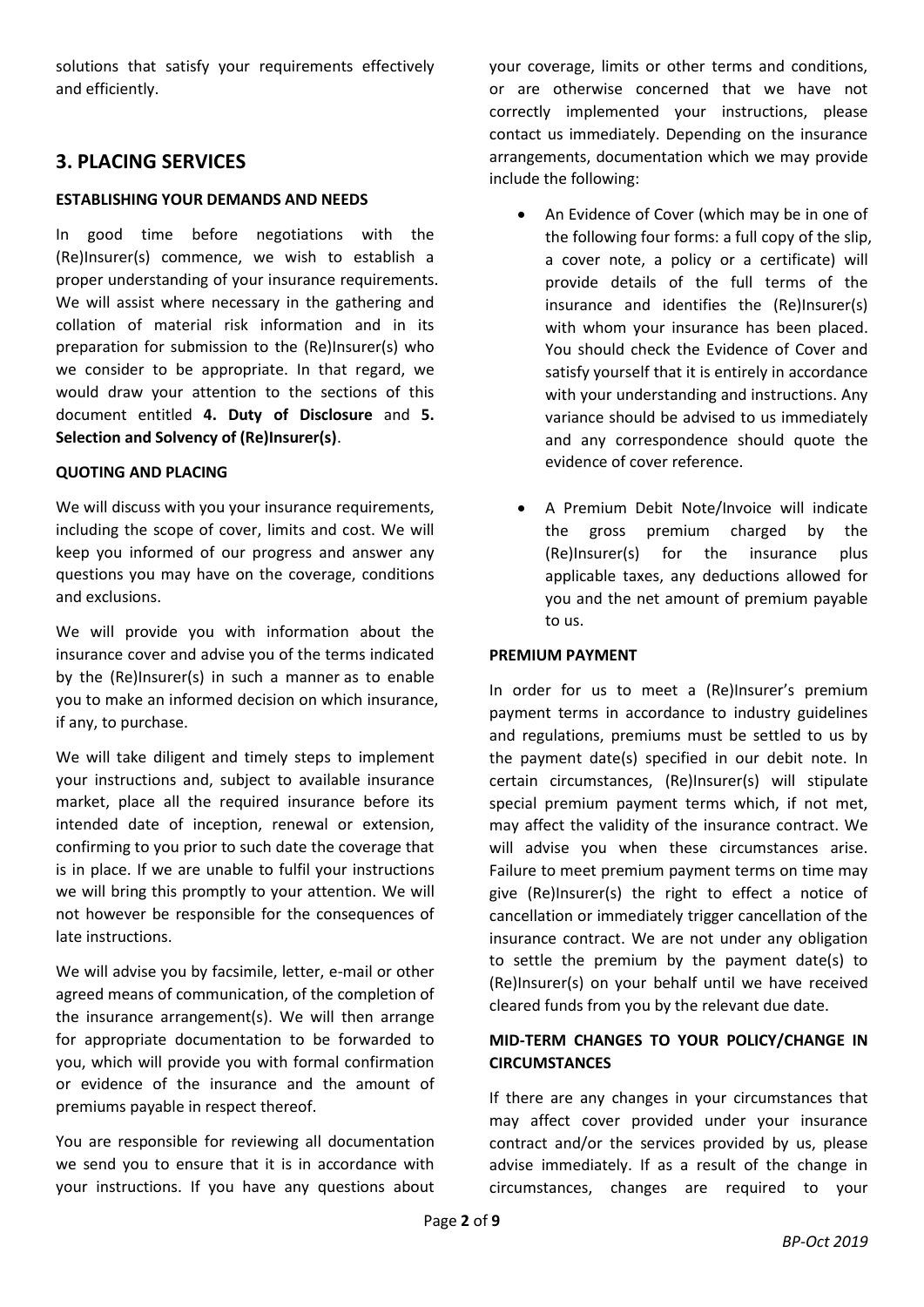insurance cover during the period of your policy, this will allow us to advise your (Re)Insurers(s) and obtain their agreement. We may also need to seek further information from you. We will inform you of the revised terms following receipt of your instructions and (Re)Insurer's confirmation.

#### **TAXES, DUTIES & OTHER CHARGES**

Any insurance premium tax, duty or other charge which is payable in addition to the premium (for which the policyholder is responsible) and which need to be remitted to the appropriate authority(ies) by the (Re)Insurer(s) will be indicated on the premium debit note or invoice.

### **4. DUTY OF DISCLOSURE**

### **YOU MUST BE AWARE OF THE DUTY OF DISCLOSURE IN RELATION TO YOUR INSURANCE AND THE SEVERE CONSEQUENCES OF ITS BREACH.**

The duty of disclosure under Singapore law requires you to act with utmost good faith toward (Re)Insurer(s) and provide honest and accurate information at all times, and to provide (Re)Insurer(s) all material information relating to the insurance under consideration and all material information you provide should be both complete and accurate. "Material" in this context refers to all information, which a prudent (Re)Insurer(s) (not necessarily the (Re)Insurer in question) would wish to take into account when considering whether or not to accept the risk and, if so, upon what terms and at what price. Material information does not necessarily have to actually increase the risk of the insurance under consideration. The obligation of disclosure is not limited to material information of which you are aware; it extends to matters of which you ought to be aware in the ordinary course of your business.

The duty of disclosure continues up until the insurance has been concluded and "resurrects" in the event of any amendment to the insurance during the policy period or any extension or renewal. It may also be that the terms of the policy include specific ongoing disclosure conditions or warranties which effectively extend the duty of disclosure post inception of the policy.

In completing a proposal or claim form or any other material documents relating to an insurance policy and in providing information to (Re)Insurer(s), the accuracy and completeness of all answers, statements and/or information is your responsibility and it is of paramount importance that all relevant information is provided and that it is accurate.

In the event that there is a breach of the duty of disclosure, the (Re)Insurer has the right to void the insurance from its commencement. Under such circumstances, the (Re)Insurer would be entitled to seek recovery of any claims already paid by them under the insurance. At the same time the (Re)Insurer would generally be obliged to return paid premium (in the absence of dishonest conduct).

The duty of disclosure and the consequences of its breach may vary to a limited degree from the foregoing, dependent upon the law(s) of which country is applicable to your insurance.

If you are in any doubt as to the ambit of the duty of disclosure or whether a piece of information ought to be disclosed, please do not hesitate to contact us.

## **5. SELECTION AND SOLVENCY OF (RE)INSURERS**

Our selection of (Re)Insurer(s) is generally based on our knowledge and experience of the relevant market sector, its products and the financial standing of the (Re)Insurer(s).

We use Singapore, non-Singapore and Lloyd's (Re)Insurer(s) to obtain suitable cover terms available for you. You should note that a different legal and regulatory regime may apply to non-Singapore (Re)Insurer(s) and as such your ability to enforce your legal rights or seek compensation may vary. We will provide you with details of (Re)Insurer(s) we use to place your insurance.

We use all reasonable endeavours to monitor using publicly available information, the financial standing of (Re)Insurer(s) and to use only (Re)Insurer(s) who have a satisfactory financial status. The financial standing or responsibility of any (Re)Insurer(s) can, of course, change after the insurance has incepted. We accept no responsibility for the financial performance of any (Re)Insurer(s) and will not be responsible in any circumstances in the event that they are unable, for whatever reason, to meet their obligations to you.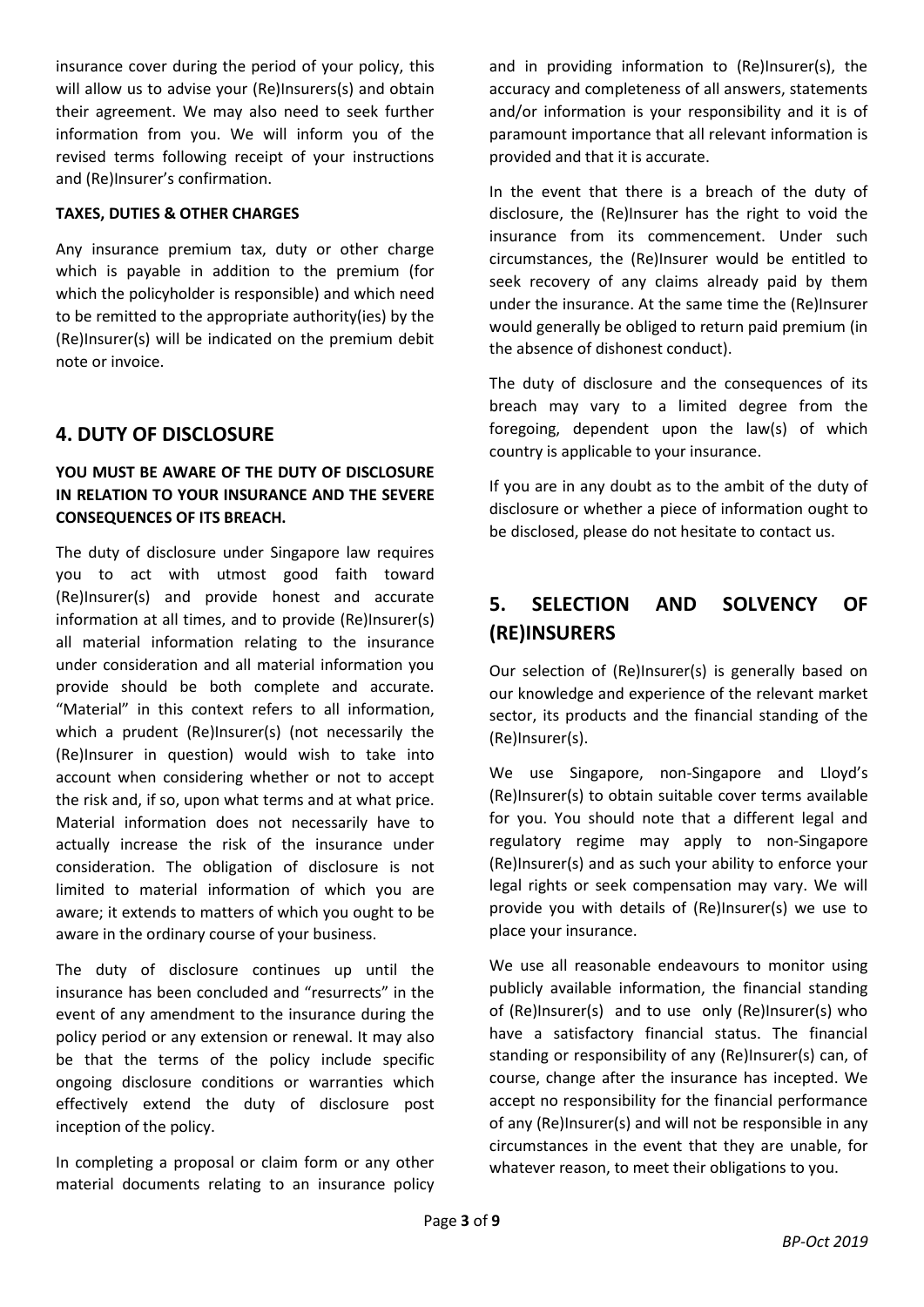The final decision on the suitability of a (Re)Insurer will rest with you. If you have any concerns about the (Re)Insurer(s) we are using to provide cover, please contact your usual point of contact immediately.

## **6. CONFIDENTIALITY AND SECURITY OF INFORMATION**

### **FOR INFORMATION OTHER THAN INDIVIDUAL PERSONAL INFORMATION**

The information that you provide to us will not be used or intentionally disclosed by us except in the normal course of negotiating, maintaining or renewing the insurance, or for handling any claims, unless:

a) we have obtained the necessary consent from you;

b) we are required to disclose the information by a court of competent jurisdiction or governmental or regulatory body having the requisite authority over us; or

c) the information is already in the public domain or has been received by us from a third party not under any duty of confidentiality.

We will take appropriate steps to maintain the security of your confidential documents and information which are in our possession.

All quotations, proposals, recommendations, reports and other information provided by us in connection with our services are for your exclusive use and may not be shared with any third party without our express written consent.

### **FOR INDIVIDUAL PERSONAL INFORMATION**

We shall be entitled to assume that you are disclosing personal information to us is doing so in compliance with all relevant data protection laws, including the Personal Data Protection Act 2012.

You will comply with our respective obligations (detail in our Privacy Policy and Notice) arising from all applicable data protection laws (including the Personal Data Protection Act 2012) in effect from time to time.

Such obligation include without limitation, to obtain all necessary consents required for the collection, use, disclosure and transfer of personal data to us by you or any third party and to comply with all obligations relating to the collection, use, disclosure and transfer of personal data by the recipient of personal (such as to take security arrangements to protect personal data in our possession or under our control.

For a copy of our Privacy Policy and Notice, please visit LCH Lockton's website at http://www.lchlockton.com.sg.

### **7. CLAIMS SERVICES**

#### **CLAIM NOTIFICATION AND ASSESSMENT**

Claims should be notified to us or to (Re)Insurer(s) or named other party if the policy provides for direct notification to them promptly and without delay. It is your responsibility to disclose all facts which are material to the claim. If you have a third party claim we would advise you not to compromise that claim or admit liability until you have (Re)Insurers' approval to do so. You should familiarize yourself with the notification conditions in your insurance policy and observe all conditions relating to the reporting and handling of claims and circumstances - failure to do so and to report a claim in a proper and timely manner may well lead to your claim not being paid.

Depending on the insurance contract, you may need to report claims long after the expiry of the aforementioned insurance contract, and hence it is important that you retain copies of all insurance contracts, coverage documents, and claims reporting instructions as necessary so as to enable you to report such claims in a proper and timely manner.

Once a claim has been notified to us, we will notify the participating (Re)Insurer(s) of the claim in a timely fashion and, where applicable, confirm to you in writing when such notification has been made. We will then communicate to you any information, comments or advices, received from the (Re)Insurer(s), in relation to the claim notice(s).

#### **CLAIM NEGOTIATION AND SETTLEMENT**

We will diligently pursue settlement and, where agreed with the (Re)Insurer(s), the collection of any claim under the insurance within the terms, conditions and limitations of the insurance. We will not compromise the amount of any claims settlement without your prior approval. Where applicable, we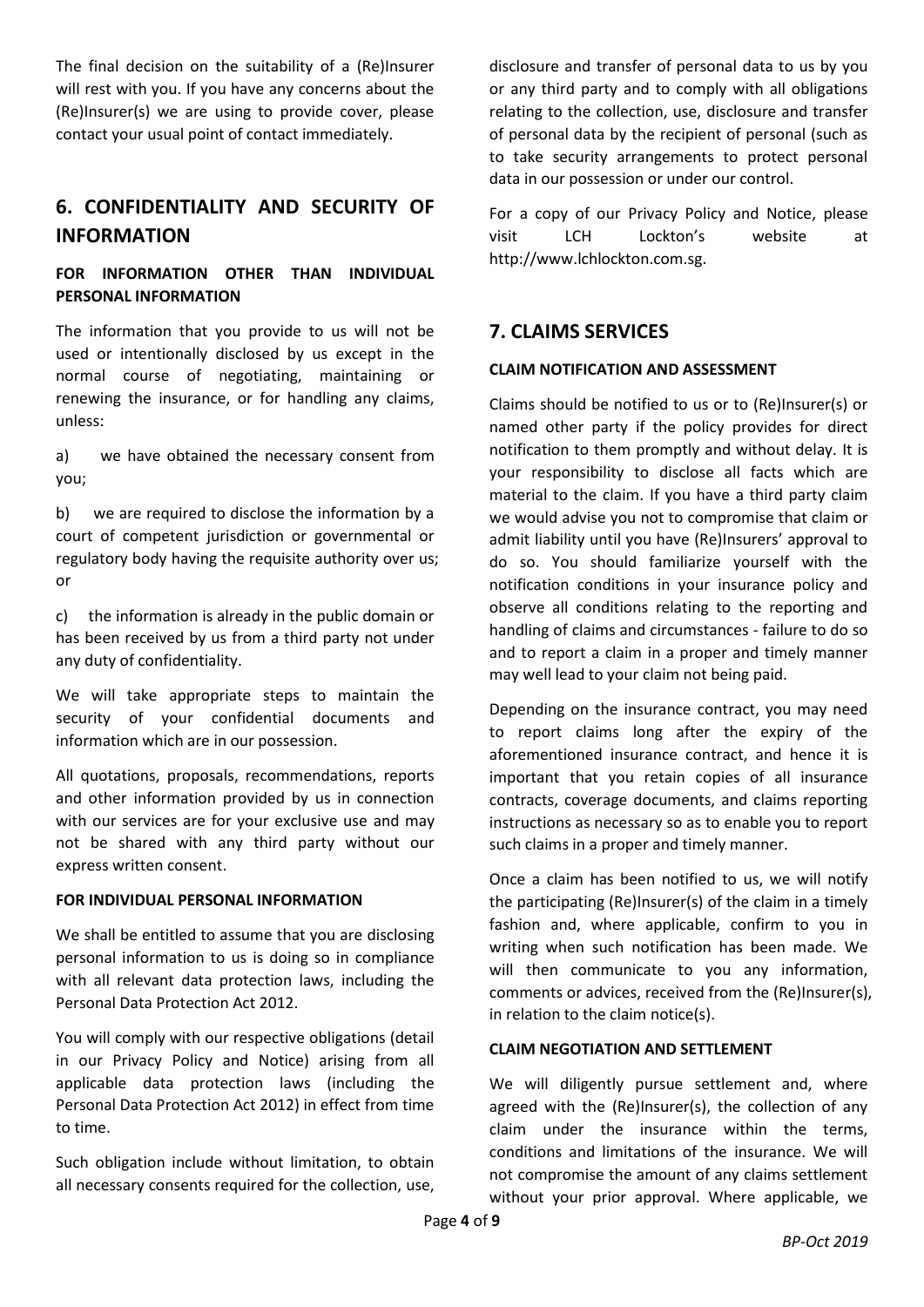will provide you with written confirmation of the acceptance of the claim and the amount of settlement agreed by the (Re)Insurer(s).

## **8. MAINTENANCE OF RECORDS**

During the period of our appointment, we will make, maintain and keep a record of all material particulars relating to our arrangement and/or administration of the insurance. Such records may be kept in paper based, electronic or any other medium we consider appropriate.

## **9. CONFLICTS OF INTERESTS**

In performing our services, situations may arise where we have conflicting interests and we wish to highlight our normal procedures in relation to these.

Where we act as broker for two or more clients involved in the same or a related loss situation, we will advise the client involved of our conflicting interests (if any) and take immediate steps to segregate the claim servicing functions provided to each of the involved clients. These steps will normally include the assignment of different staff members within our Claims Team to represent the claim interests of each involved client and the establishment of direct communication procedures.

Should a situation arise where our own interest conflicts with any duty we owe to you, we will not proceed until such time as you have been fully apprised of the position. Your instruction or confirmation of an order to arrange the insurance on your behalf will be taken as your informed consent to proceed in the manner proposed.

## **10. REMUNERATION AND OTHER EARNINGS**

As your chosen insurance intermediary, we earn income in a number of ways.

We earn a commission payment from the insurance company with whom the insurance is placed and our commission is taken from your insurance premium payment upon receipt and is usually calculated as a percentage of the insurance premium.

We may also charge you a fee or commission for our services. Whenever we charge a fee, that amount will be agreed with you in advance and will be disclosed to you separately to the insurance premium. The general nature of the services provided for such fee are set out in these Business Principles.

We reserve the right to negotiate with you appropriate additional fee charges to cover administration, documentation, visits or other costs. This may include higher costs of claims handling for exceptional or significant claims activity or major losses.

Commissions and fees for bringing about or arranging insurance are considered fully earned when the insurance incepts, irrespective of when the premium for the insurance is payable to the (Re)Insurer(s). In the event of cancellation or early termination of insurance(s), we reserve the right to retain / recover the remuneration we have earned, unless otherwise agreed in writing.

You should be aware that we may on occasion need to use other insurance brokers to assist us in arranging and placing your insurance. These insurance brokers may also earn remuneration for their services.

In addition to the above, you should be aware that as a result of bringing about or arranging the insurance, we may receive additional income from the following sources:

Management of cash balances in accordance with section entitled 11. The Receiving and Holding Of Client Money.

Arrangements with Insurers whether or not identifiable to any specific client or account to provide payment for administration and support or other services we provide to insurers' that may include:

Charges to certain insurers pursuant to a services agreement between ourselves and such insurers whereby we agree to act as insurers' broker and provide them with specific services that an insurer would usually be expected to perform.

We may be requested to arrange facultative or treaty reinsurances for the (Re)Insurer(s) with whom we effect insurance. These reinsurances are separate and distinct contracts where we act as broker of the (Re)Insurer(s) concerned, and for which remuneration may be paid separately by the (Re)Insurer(s) or their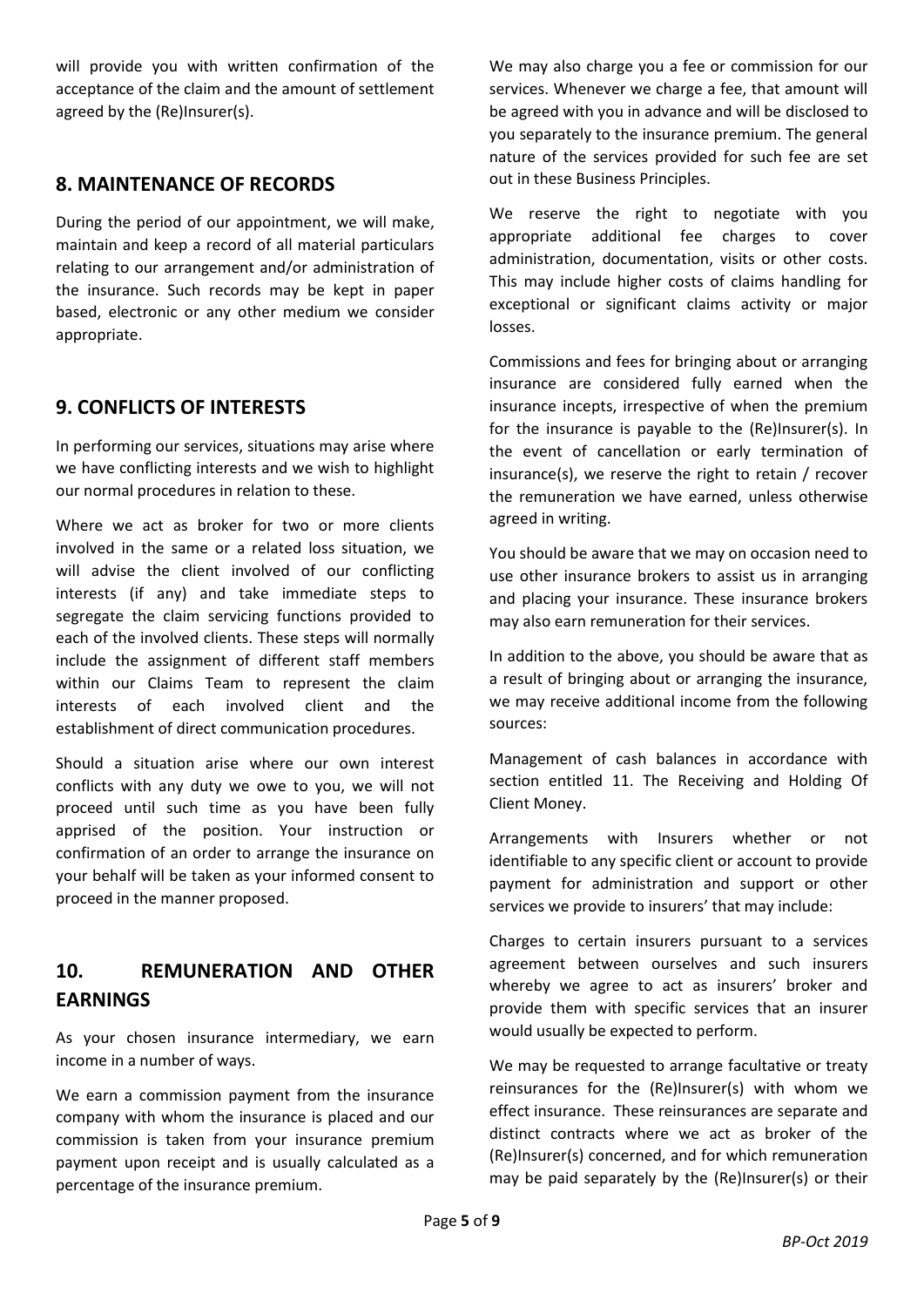reinsurer(s) and are outside the scope of our agreement with you.

You are entitled to request information regarding income which we earn as a result of placing your insurance.

## **11. THE RECEIVING AND HOLDING OF CLIENT MONEY**

Client money is any money that we receive and hold in the course of arranging or administering insurance on your behalf, or which we treat as client money, in accordance with the Insurance Act/Financial Advisers Act and such other relevant industry regulations stipulated by the MAS.

#### **a) Insurance Broking Premium Accounts**

We will provide protection for your money by holding all client money in a separate bank account known as Insurance Broking Premium Account. This is completely segregated from our own money and there are strict regulatory controls on how we manage these Accounts.

We are not entitled to use client money to take payment of fees or commission before we receive the relevant premium from a client.

### **b) Effect of Payment to/from Us**

Under the regulations, money received from you or from the insurer will be the property of the insurer whilst we hold it. Payment by you of premium to us will be deemed payment to insurers and payment by the insurer of claims and return premium through us will not be deemed paid until received by you.

### **c) Use of Third Parties**

We may on occasion need to arrange an insurance contract on your behalf, or transfer your money to (Re)Insurer(s), using another person, such as another broker or an outsource arrangement. We may transfer client money to another person, such as another broker or settlement agent, for the purpose of effecting a transaction on your behalf. Where we act as agent of an insurer for the purposes of holding or receiving claim payments or returning premiums, we will remit them to such parties as the insurer directs us to pay. We may otherwise only pay client money to

you or your duly authorised representative if we have your specific instruction or consent.

Where an intermediary or settlement agent is outside Singapore, a different legal and regulatory regime may apply and in the event of a failure of the intermediary or settlement agent, the client money may be treated differently than if the client money was held by a broker or settlement agent in Singapore.

**You must notify us if you do not wish your insurance arranged with a particular firm or money passed to a particular firm or person in a particular jurisdiction.** 

### **d) Bank Accounts**

We will deposit client money we receive in a Client Account with one or more banks licensed with the MAS.

### **e) Interest/ return on Client Money**

We may earn interest on cash amounts held and may benefit from foreign exchange differentials and returns on segregated designated investments. These cash amounts can include premiums and claims amount due to insurers and/or clients. As permitted by the MAS, any such interest earned on client money held by us or any such investment returns on any segregated designated investments shall belong to us and we shall not be required to account for it to you.

### **f) Tax**

Dependent on the transaction, we may administer the payment of applicable taxes whether due from you or insurers to the appropriate tax authorities. In doing so we can only undertake this role as an Insurance Intermediary, we cannot advise on the validity of any tax payment.

Accordingly, whilst we exercise reasonable care in relation to such payments, we do not accept responsibility for administration without specific instructions from yourselves or insurers. We therefore request that if you have specific instructions relating to the payment or administration of any applicable taxes, you confirm those instructions in writing.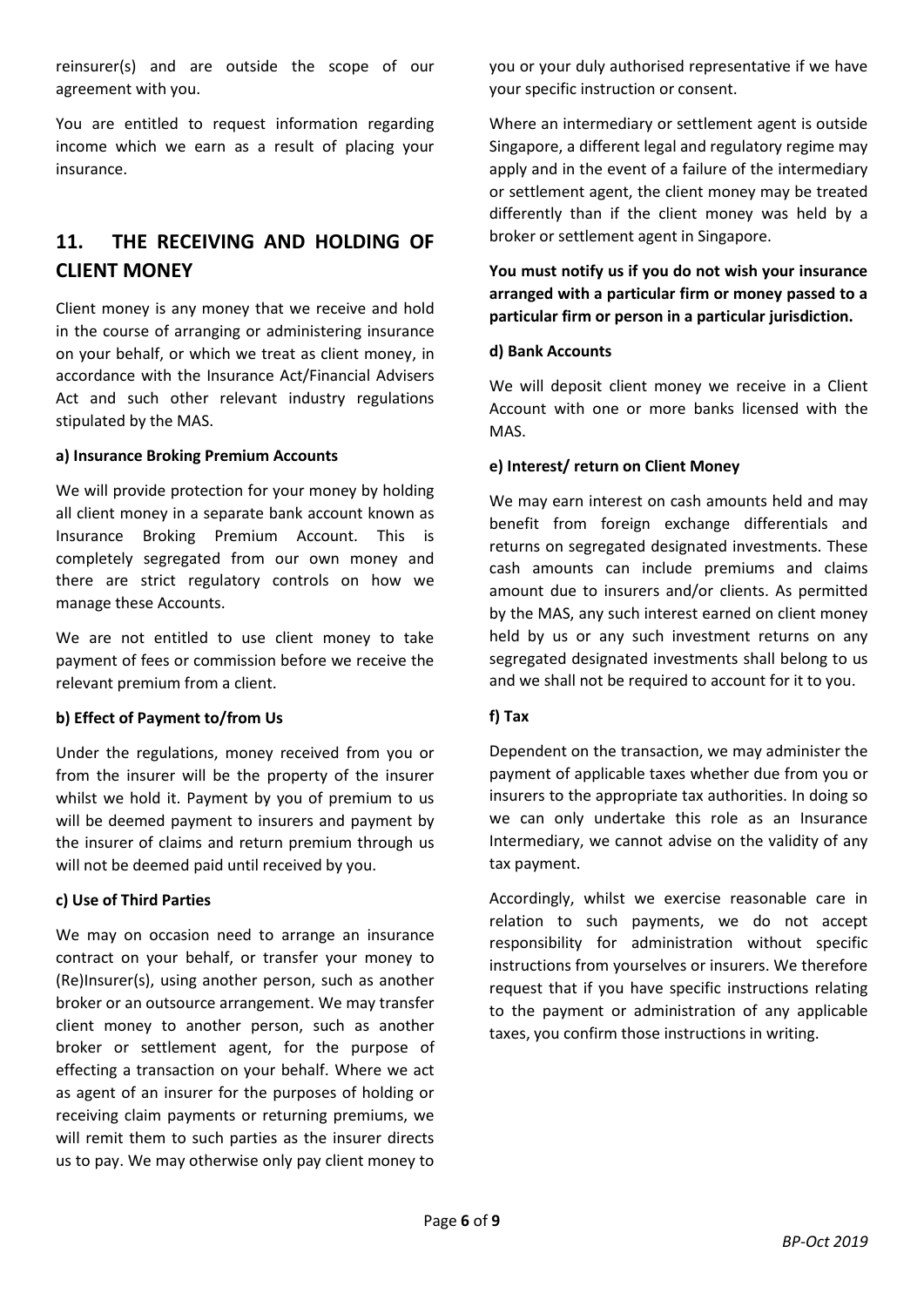## **12. LIMITATION OF LIABILITY & FORCE MAJEURE**

#### **LIMITATION OF LIABILITY**

- a. The following provisions of this section set out our entire financial liability (including any liability for the acts or omissions of our employees, agents and sub-contractors) to you in respect of all losses, claims or liabilities arising under or in connection with this Agreement (including in respect of any indemnities), whether in contract, tort (including negligence), breach of statutory duty, or otherwise.
- b. All warranties, conditions and other terms implied by law are, to the fullest extent permitted by law, excluded from this Agreement.
- c. Nothing in this Agreement excludes or limits our liability for death or personal injury caused by our negligence or for fraudulent misrepresentation.
- d. Nothing in this Agreement excludes or restricts our duty or liability to you under the applicable regulatory system.
- e. Subject to clauses (b), (c) and (d) above, our total liability to you shall in aggregate be limited to SGD 10 million; and we shall not be liable to you for loss of or corruption of data, loss of profit, loss of anticipated savings, loss of business, loss of opportunity, depletion of goodwill, additional operational and administrative costs and expenses, the cost of procuring replacement goods or service, or any indirect or consequential loss or damage.

### **FORCE MAJEURE**

Neither party shall be in breach of this Agreement nor liable for delay in performing, or failure to perform, any of its obligations under this Agreement if such delay or failure results from the events, circumstances or causes beyond its reasonable control, which shall be deemed to include, but not be limited to the following: act of God; civil commotion; failure of third party suppliers; sabotage; labour dispute and industrial action; delay of (Re)Insurer(s); explosion; or fire; and in such circumstances the time for performance shall be extended for a period equivalent to the period during which performance of the obligation has been delayed or failed to have performed, provided that if the period of delay or non-performance continues for 12 weeks, either party may terminate this Agreement by giving 14 days written notice to the other party.

### **13. COMPLAINTS**

We take complaints made against us very seriously and maintain a procedure to ensure that complaints are dealt with promptly and fairly. If you wish to register a complaint, please notify your usual contact or our CEO, either in writing to our registered address or by telephone to (+65) 62213366.

If we cannot resolve your complaint straight away, we will acknowledge its receipt promptly and further investigate the matter.

If you are not happy with the way your complaint has been handled, you may refer the matter to the Financial Industry Disputes Resolution Centre Ltd (FIDReC). Their website is[: http://www.fidrec.com.sg/](http://www.fidrec.com.sg/)

## **14. MONEY LAUNDERING, BRIBERY AND SANCTIONS**

We are obliged to take reasonable steps to safeguard our company and our clients against the risk of financial crime. To achieve this we may need to ask you to provide us with additional information to help establish proof of identity or legitimacy of any insurance transactions you ask us to undertake on your behalf. We will not agree to make payments to unknown third parties where we have had no direct dealings or knowledge of an involvement on your account.

As an organisation we have in place strict anti-bribery and anti-corruption practices in accordance with applicable laws, regulations and best practice. Any insurance transaction or payment to or from a country subject to any form of sanction may be prohibited or subject to restrictions.

Neither party shall be involved in the offering, promising or giving of any financial or other advantage to any person in breach of any antibribery laws (including UK's Bribery Act 2010) and anti-corruption laws in Singapore (including Prevention of Corruption Act (PCA) and Penal Code). Other legislation in Singapore include the Corruption, Drug Trafficking and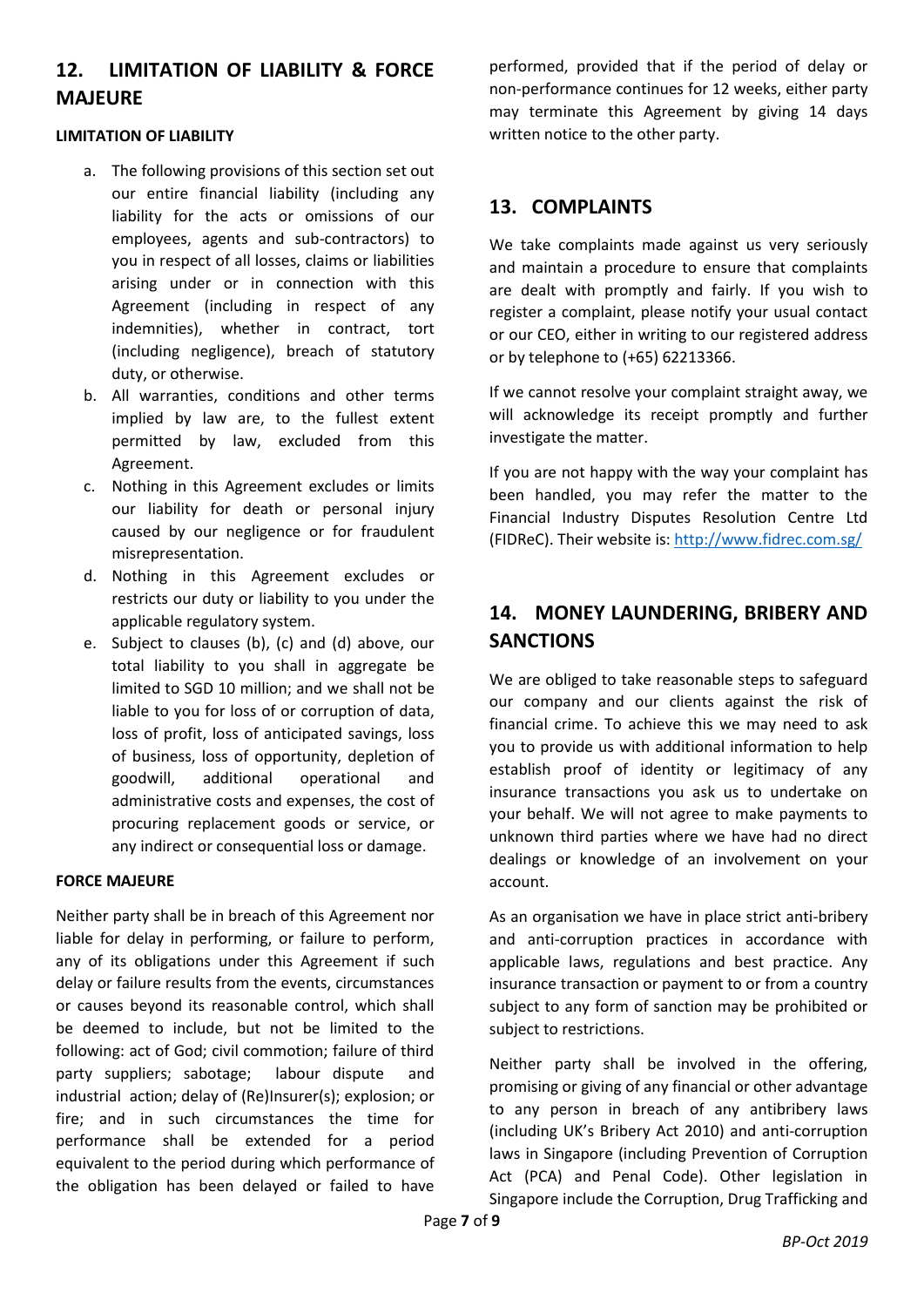Other Serious Crimes (Confiscation of Benefits) Act which criminalizes the laundering of proceeds derived from drug dealing and other serious offences and allows for the confiscation of such proceeds.

We are obliged, as per MAS directives and guidelines on anti-money laundering and counter financing of terrorism measures, to report evidence or suspicion of financial crime to Suspicious Transactions Reporting Office of the relevant authorities at the earliest reasonable opportunity. Failure to do so may constitute a criminal offence. We may be prohibited from disclosing any such report to you.

We are also not permitted to conduct business with any client (i.e. a list of designated individuals and entities) that is subject to sanctions or embargoes as per defined in the respective Regulations promulgated under the MAS Act, United Nations Act, and the Terrorism (Suppression of Financing) Act.

If sanctions or embargoes are in place, then we will not be able to proceed with the transaction on your behalf and your insurers may terminate your insurance contract, and not pay any claims that have been notified. If you subsequently become subject to sanctions or embargoes, we may have to terminate our relationship and your insurer may invoke its cancellation rights under your insurance contract, as well as being unable to proceed with any claims that have been notified.

## **15. ELECTRONIC COMMUNICATIONS**

We may communicate with each other, and with other parties with whom we need to communicate in order to provide services to you, by electronic mail, sometimes attaching further electronic data. By engaging in this method of communication we and you accept the inherent risks (including the security risks of interception of or unauthorised access to such communications, the risks of corruption of such communications and the risks of viruses or other harmful devices). Notwithstanding that we have reasonable virus checking procedures on our system, you will be responsible for virus checking all electronic communications sent to you. You will also be responsible for checking that messages received are complete. In the event of a dispute neither of us will challenge the legal evidential standing of an electronic document and our system shall be deemed the definitive record of electronic communications and documentation.

You should also be aware that our systems security devices block certain file extensions, including but not limited to .exe, .docm, .mda, .trl and such other file extensions which may be notified to you from time to time. Emails attaching such files will not get through to us and no message will be sent to tell you they have been blocked.

### **16. TERMINATING OUR APPOINTMENT**

Either you or we may terminate our appointment to act as your broker in relation to the insurance by giving at least 30 days' notice in writing.

Our appointment to act as your broker will be terminated immediately if either you or we:

- a. Become the subject of any bankruptcy or insolvency procedure under applicable law in our respective country of corporate registration;
- b. Become bankrupt or insolvent;
- c. Are in material breach of any of these terms of the Business Principles and either the breach cannot be remedied or, if it can be, either you or we (as the case may be) fail to do so within 60 days of receipt of written notice from the other party notifying the breach; or
- d. Cease or threaten to cease to carry on business.

Termination of our appointment does not affect the rights, obligations or liabilities of either you or us in relation to the insurance, which have accrued prior to the termination date, but following the termination we will owe you no further obligations to provide any services in relation to your insurance.

Upon termination of appointment all relevant files and claims files for the run-off will be transferred to the new broker appointed by you according to your instructions. In the event you wish us to handle runoff claims on your behalf and we agree to do so, we reserve the right to charge a reasonable fee for these services.

Commissions and fees for bringing about or arranging insurance are considered fully earned when the insurance incepts, irrespective of when the premium